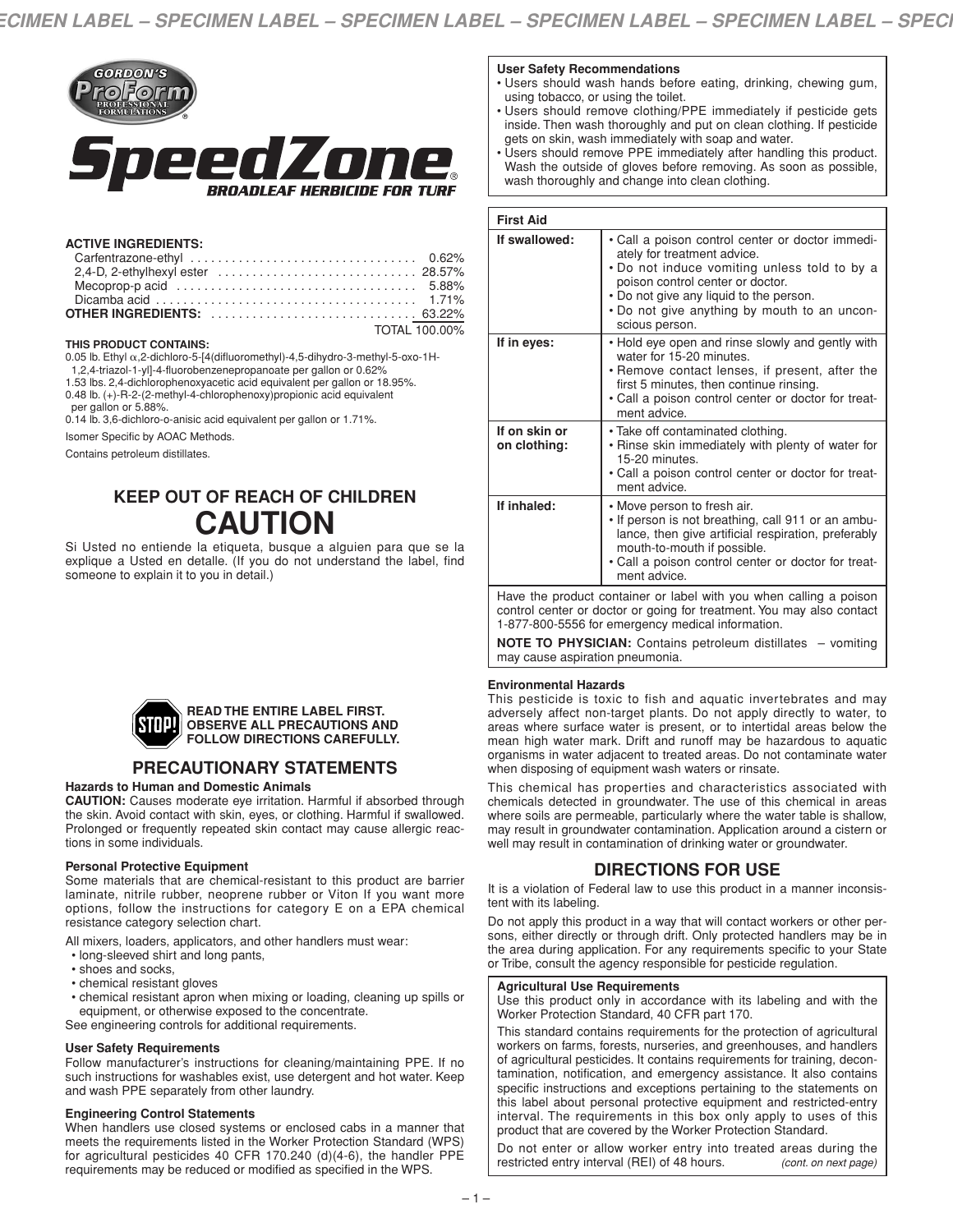#### **Agricultural Use Requirements** *(cont.)*

PPE required for early entry to treated areas that is permitted under the Worker Protection Standard and that involves contact with anything that has been treated, such as plants, soil, or water is: • coveralls worn over short-sleeved shirt and short pants,

- chemical-resistant footwear plus socks,
- chemical-resistant gloves made of any water-proof material,
- chemical-resistant headgear for overhead exposure and protective eyewear.

#### **Non-Agricultural Use Requirements**

The requirements in this box apply to uses of this product that are NOT within the scope of the Worker Protection Standard for agricultural pesticides (40 CFR Part 170). The WPS applies when this product is used to produce agricultural plants on farms, forests, nurseries, or greenhouses.

**Reentry Statement:** Do not enter or allow people (or pets) to enter the treated area until sprays have dried.

**PRODUCT DESCRIPTION:** Speed Zone® Broadleaf Herbicide for Turf (Speed Zone) contains four active ingredients including carfentrazoneethyl that broaden the spectrum of weed control. Carfentrazone-ethyl is in the aryl triazolinone family and inhibits protoporphyrinogen oxidase (Protox), a pivotal enzyme in chlorophyll production.

Speed Zone offers these advantages:

- Excellent postemergent activity with proven performance for broadleaf weed control in turfgrass.
- Superior cool weather performance.
- High selectivity (turfgrass safety) in established cool-season turfgrass and warm-season turfgrass.
- Carfentrazone-ethyl combinations provide rapid and effective weed control for common and troublesome weed species in turfgrass, e.g. spurge, pennywort (dollarweed), dandelion, and white clover.
- Fast acting with evidence of injury within hours. The speed of action (rate of phytotoxicity) and the early injury symptoms are unique features of carfentrazone-ethyl combinations. Generally, the injury symptoms can be noticed within hours of the application and plant death can occur within 7 to 14 days.

#### **SPRAY PREPARATION AND TANK MIXTURES:**

Speed Zone is an emulsifiable concentrate intended for dilution with water. In certain applications, liquid fertilizer may replace part of the water in the mixture.

#### **Mixing with Water:**

Add one-half the required amount of water to the spray tank, then add Speed Zone slowly with agitation, and complete filling the tank with water. To prevent separation of the emulsion, mix thoroughly and continue agitation while spraying.

This product forms an emulsion and can separate upon extended or prolonged standing. Re-agitate to assure uniformity of the spray mixture. Storage of the spray mixture beyond 72 hours is not recommended.

Do not use tank additives that alter the pH of the spray solution below pH 5 or above pH 8. Buffer the spray solution to alter the pH range as appropriate.

#### **Mixing with Liquid Fertilizers:**

Use suitable sources and rates of fertilizer based upon local recommendations. Refer to the mixing directions on the labels of the liquid fertilizers (e.g. UAN or urea solutions). Always perform a jar compatibility test before large scale mixing.

#### **GROUND EQUIPMENT:**

Power sprayers fitted with a boom or spray wand/gun may be used for broadcast applications and spot treatments. For best spray distribution and coverage, select a spray volume and delivery system that will ensure accurate and uniform coverage. Boom sprayers equipped with appropriate flat fan nozzles, tips, and screens are suitable for broadcast applications. Do not use flood nozzles, Raindrop®, or nozzle tips larger than 8008. Spray droplets larger than 400 microns may reduce coverage and subsequent loss in weed control.

Spray volumes of 3 to 175 gallons per acre with spray pressures adjusted to 20 to 40 psi are appropriate. Use higher spray volumes for dense weed populations.

Hand operated sprayers including backpack sprayers, compression sprayers, and knapsack sprayers are appropriate for small turfgrass areas when power equipment is unavailable, uneconomical, or impractical.

**Hand-held techniques:** Wands fitted with flat fan nozzle tips may be used with the appropriate technique. Flat fan nozzles should not be waved in a back-and-forth motion, or in a side-to-side motion, or in a swinging arm motion. Instead the nozzle should be held stationary at the proper height. Side-to-side motions result in uneven coverage.

This product may cause injury to susceptible/nontarget plants at the use site by contacting the foliage, stems, or roots. To prevent injury to susceptible crops and other desirable broadleaf plants including but not limited to cotton, legumes, tobacco, tomatoes, garden/vegetable crops, and ornamentals (flowers, trees, and shrubs) avoid contact with the spray solution, spray droplets, and spray mist (fine droplets).

After using this product, clean sprayer with soap or detergent and water, or an approved spray tank cleaner and rinse thoroughly before applying other pesticides.

## **Spray Drift Management**

A variety of factors including weather conditions (e.g., wind direction, wind speed, temperature, relative humidity) and method of ground application can influence pesticide drift. The applicator must evaluate all factors and make appropriate adjustments when applying this product.

#### **Droplet Size**

Use only Medium or coarser spray nozzles according to ASAE (S 572) definition of standard nozzles or a volume mean diameter of 300 microns or greater for spinning atomizer nozzles.

#### **Wind Speed**

Do not apply at wind speeds greater than 10 mph. Only apply this product if the wind direction favors on-target deposition and there are not sensitive areas (including, but not limited to, bodies of water, known habitat for nontarget species, nontarget crops) within 250 feet downwind.

#### **Temperature Inversions**

If applying at wind speeds less than 3 mph, the applicator must determine if: a) conditions of temperature inversion exist, or b) stable atmospheric conditions exist at or below nozzle height. Do not make applications into areas of temperature inversions or stable atmospheric conditions.

#### **Susceptible Plants**

Do not apply under circumstances where spray drift may occur to food, forage, or other plantings that might be damaged or crops thereof rendered unfit for sale, use or consumption. Susceptible crops include, but are not limited to, cotton, okra, flowers, grapes (in growing stage), fruit trees (foliage), soybeans (vegetative stage), ornamentals, sunflowers, tomatoes, beans, and other vegetables, or tobacco. Small amounts of spray drift that might not be visible may injure susceptible broadleaf plants.

#### **Other State and Local Requirements**

Applicators must follow all state and local pesticide drift requirements regarding application of 2,4-D herbicides. Where states have more stringent regulations, they must be observed.

#### **Equipment**

All ground application equipment must be properly maintained and calibrated using appropriate carriers or surrogates.

Do not apply with a nozzle height greater than 4 feet above the crop canopy.

2,4-D esters may volatilize during conditions of low humidity and high temperatures. Do not apply during conditions of low humidity and high temperatures.

#### **WHERE TO USE:**

Speed Zone provides selective broadleaf control in warm-season and cool-season turfgrass in five (5) use sites.

- Institutional sites are defined as turf areas around properties or facilities providing a service to public or private organizations including, but not limited to hospitals, nursing homes, schools, museums, libraries, sport facilities, golf courses (fairways, aprons, and roughs) , and office buildings.
- Ornamental sites include turfgrass established around residences, parks, streets, retail outlets, cemeteries, industrial and institutional buildings, recreation areas, fairgrounds, and areas adjacent to athletic fields.
- Residential/domestic sites are defined as areas associated with the household or home life including, but not limited to apartment complexes, condominiums, and patient care areas of nursing homes, mental institutions, hospitals, or convalescent homes.
- Agricultural site: Commercial sod production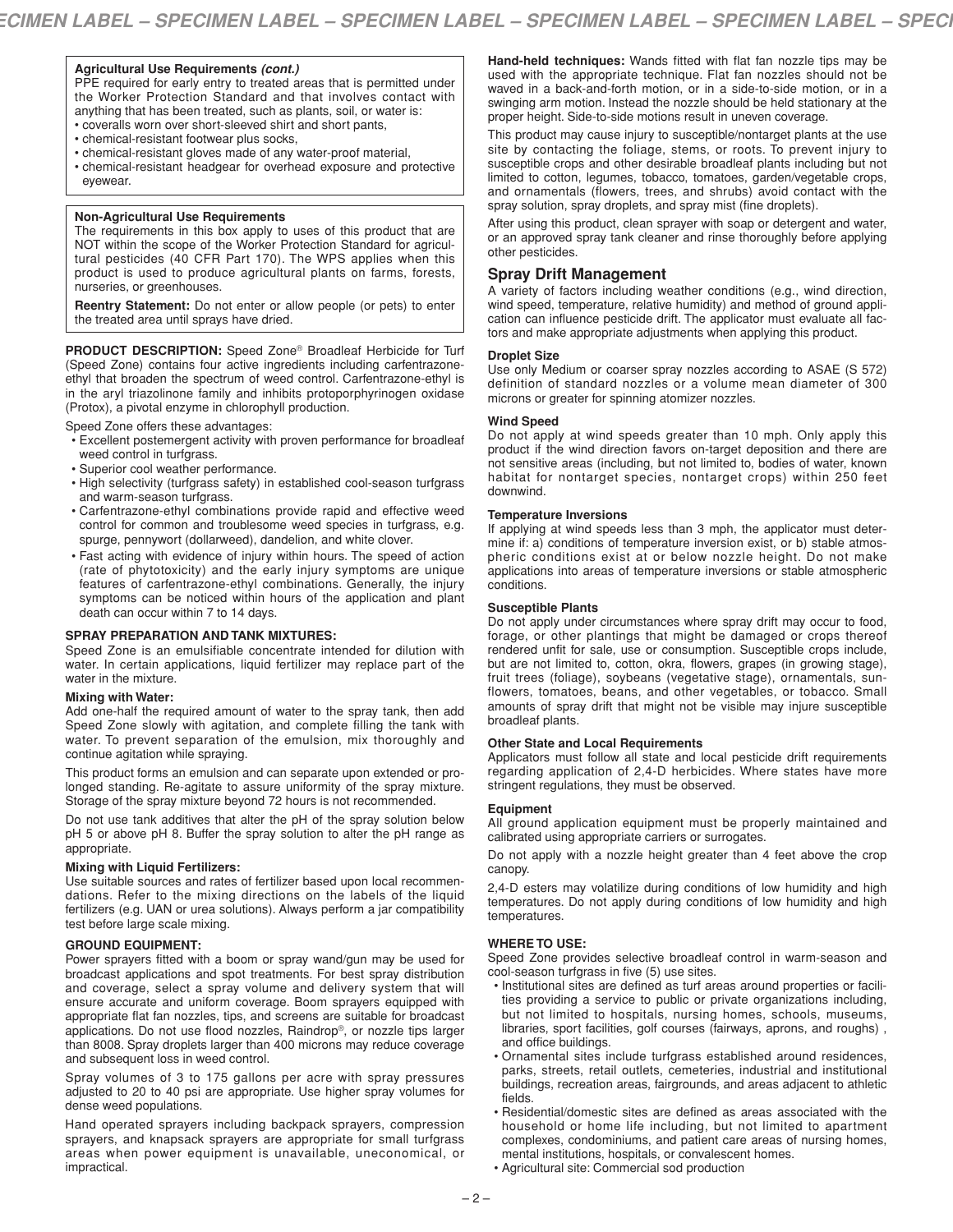• Noncropland Sites: Highway rights-of-way (principal, interstate, county, private, and unpaved roads): Roadsides, roadside ditches, road shoulders, road embankments, dividers, and medians. Municipal, state, and federal lands: Airports and military installations.

#### **Prohibitions of Sites:**

- Do not apply to any body of water such as lakes, streams, rivers, ponds, reservoirs, or estuaries (salt water bays). Do not apply to any shorelines (noncropland sites adjacent to the edges of a body of water) for lakes, streams, rivers, ponds, reservoirs, or estuaries (salt water bays).
- Do not apply to wetlands (swamps, bogs, potholes, or marshes).
- Do not apply to agricultural irrigation water or on agricultural irrigation
- ditchbanks and canals. • Do not apply to agricultural drainage water or on agricultural ditchbanks.
- Do not apply this product to bentgrass greens, St. Augustinegrass, carpetgrass, dichondra, legumes, and lawns where desirable clovers are present.

#### **APPLICATION SCHEDULES:**

Early postemergent applications of Speed Zone are recommended for annual, biennial, and perennial weeds. Apply Speed Zone to broadleaf weeds that are young and actively growing for the best results. Speed Zone combines a contact herbicide with systemic herbicides and provides little or no residual activity at recommended use rates.

Speed Zone may be applied as a single broadcast application or as a split/sequential broadcast applications in the spring, summer, or fall. Spring and fall treatments under adequate soil moisture conditions are preferred to the summer treatments. Generally, summer broadcast applications to older, drought stressed weeds are less effective.

Sequential broadcast applications or follow-up applications as spot treatments with a minimum of 30 days between applications are recommended for more mature weeds, for dense infestations, and for adverse environmental conditions.

Spot treatments during the summer may be appropriate for sparse infestations, or as a follow-up treatment anytime broadleaf weeds are susceptible. Apply on a spray-to-wet basis for the best results.

Extremes in environmental conditions e.g. temperature and moisture, soil conditions, and cultural practices may affect the activity of Speed Zone. Under warm moist conditions, herbicide symptoms may be accelerated. While under very dry conditions, the expression of herbicide symptoms is delayed, and weeds hardened off by drought are less susceptible to Speed Zone.

#### **For newly seeded areas:**

• The application of Speed Zone to grass seedlings is recommended after the second mowing.

#### **Reseeding interval:**

• Treated areas may be reseeded 1 week after application.

#### **For newly sodded, sprigged, or plugged areas:**

• The application of Speed Zone to newly sodded, sprigged, or plugged grasses should be delayed until 3 to 4 weeks after the sodding, sprigging, or plugging operations.

#### **For dormant turf:**

• Applications to fully dormant bermudagrass, fully dormant zoysiagrass, and fully dormant buffalograss are suggested.

#### **Prohibitions for application schedules:**

• Do not broadcast apply when air temperatures exceed 90°F; some injury may be expected with spot treatments when air temperatures exceed 90°F.

#### **USE RATES AND SPRAY VOLUMES FOR TURFGRASS:**

Generally, the lower application rates within the specified range will provide satisfactory control of sensitive weed species. The higher application rates within the specified range will be required for dense infestations of perennial weeds, for adverse/extreme environmental conditions, or for weeds beyond the appropriate growth stages.

Use rates and spray volumes of Speed Zone as a broadcast treatment for use on turfgrass are presented in Table 1.

| TABLE 1. RATES FOR SOD FARMS, ORNAMENTAL LAWNS AND TURFGRASS                                                                                                                                                |                                         |                                                  |                                                      |                                                      |  |
|-------------------------------------------------------------------------------------------------------------------------------------------------------------------------------------------------------------|-----------------------------------------|--------------------------------------------------|------------------------------------------------------|------------------------------------------------------|--|
| <b>Species</b>                                                                                                                                                                                              | Amount of<br>Product,<br>Pints/<br>Acre | Recommended<br>Spray Volume,<br>Gallons/<br>Acre | Amount of<br>Product,<br>fl. $oz$ .<br>1,000 sq. ft. | Spray Volume,<br><b>Gallons per</b><br>1,000 sq. ft. |  |
| <b>Cool-Season Turf</b>                                                                                                                                                                                     |                                         |                                                  |                                                      |                                                      |  |
| Kentucky bluegrass, annual bluegrass, annual<br>ryegrass, perennial ryegrass, tall fescue, red or fine<br>leaf fescues, creeping bentgrass, colonial bentgrass<br>(excluding golf greens)                   | $3.0 \text{ to } 5.0$                   | 3 to 175                                         | 1.1.101.8                                            | $0.1$ to $4.0$                                       |  |
| Mixtures of cool-season species in noncropland areas<br>established for aesthetic purposes                                                                                                                  | $3.0 \text{ to } 5.0$                   | 3 to 175                                         | 1.1 to $1.8$                                         | $0.1$ to $4.0$                                       |  |
| Mixtures of cool-season species in noncropland areas<br>established for roadside vegetation management or for<br>low maintenance. (Kentucky bluegrass, tall fescue,<br>smooth bromegrass, and orchardgrass) | $3.0 \text{ to } 5.0$                   | 3 to 175                                         | 1.1 to $1.8$                                         | $0.1$ to $4.0$                                       |  |
| <b>Warm-Season Turf</b>                                                                                                                                                                                     |                                         |                                                  |                                                      |                                                      |  |
| Common bermudagrass, hybrid bermudagrass,<br>zoysiagrass and buffalograss                                                                                                                                   | $2$ to 4                                | 3 to 175                                         | 0.75 to 1.5                                          | $0.1$ to $4.0$                                       |  |

• For warm-season turf, lower rates listed above should be used in warmer temperatures (above 80°F).

• Maximum control of weeds will be obtained with early to mid-spring or mid- to late-fall applications.

**Turfgrass tolerance:** The turfgrass tolerance to Speed Zone may vary and temporary turfgrass yellowing may occur on certain varieties of hybrid bermudagrass. Environmental conditions and certain spray tank additives (e.g., adjuvants, wetting agents, surfactants), liquid fertilizers, and tank mixtures containing other emulsifiable concentrates may reduce the selectivity on the turfgrass.

For dormant turf: Applications to fully dormant bermudagrass, fully dormant zoysiagrass, and fully dormant buffalograss are suggested. Avoid applications during winter-to-spring and fall-to-winter transition periods.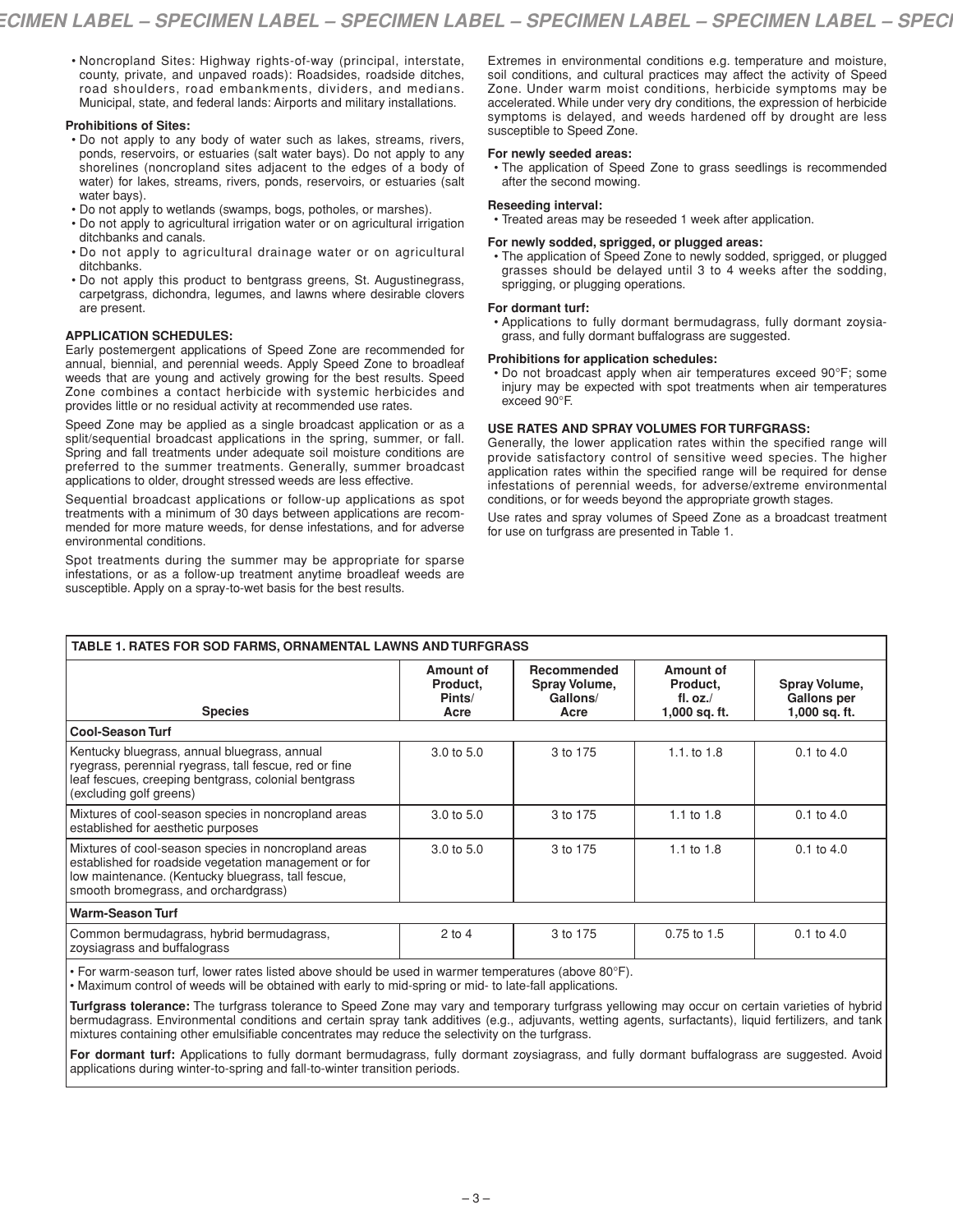#### **Limitations on broadcast treatments for ornamental turfgrass and sod farms:**

The maximum application rate is 5.0 pints of product per acre per application (1.0 lb 2,4-D ae, 0.30 lb MCPP-p ae, and 0.09 lb dicamba ae per acre per application).

For ornamental turfgrass, the maximum number of broadcast applications is limited to 2 per year with a minimum of 30 days between applications. For sod farms, the maximum number of broadcast applications is limited to 2 per year with a minimum of 30 days between applications. The maximum seasonal rate is 10.0 pints of product per acre per year (2.0 lb. 2,4-D ae, 0.60 lb. MCPP-p ae, and 0.18 lb. dicamba ae per acre).

#### **SPOT TREATMENTS WITH HAND OPERATED SPRAYERS (INCLUDING BACKPACK SPRAYERS, COMPRESSION SPRAYERS, AND KNAPSACK SPRAYERS):**

**For Cool-Season Turfgrass:** Mix 1.1 to 1.8 fl. oz. of Speed Zone per one (1.0) gallon of water for treatment of approximately 1,000 sq. ft of turfgrass. Apply any time the emerged broadleaf weeds are susceptible. Spray the target weeds thoroughly and wet the entire leaf surface of the undesirable plants.

**For Warm-Season Turfgrass:** Mix 0.75 to 1.5 fl. oz. of Speed Zone per one (1.0) gallon of water for treatment of approximately 1,000 sq .ft of turfgrass. Apply any time the emerged broadleaf weeds are susceptible. Spray the target weeds thoroughly and wet the entire leaf surface of the undesirable plants. For warm-season turf, lower rates listed above should be used in warmer temperatures (above 80°F).

#### **Limitations on spot treatments to residential turfgrass:**

Spot treatment is defined as a treatment area no greater than 1,000 sq. ft. per acre. The maximum application rate is 1.8 fl. oz. per 1,000 sq .ft. per application (0.3 lb MCPP-p acid equivalent per acre). The maximum number of spot treatments is limited to 2 per year with a minimum of 30 days between applications.

**Hand-held techniques:** Wands fitted with flat fan nozzle tips may be used with the appropriate technique. Flat fan nozzles should not be waved in a back-and-forth motion, or in a side-to-side motion, or in a swinging arm motion. Instead the nozzle should be held stationary at the proper height. Side-to-side motions result in uneven coverage.

Speed Zone may be tank mixed with other herbicides EPA-registered for use on turfgrass to broaden the weed control spectrum compared to the products alone. These tank mixtures must be used according to the most restrictive label limitations and precautions. No label dosage rate should be exceeded. Follow the labeling of each companion product for precautionary statements, directions for use, dosage rates, and application schedules. Tank mixture recommendations are for use only in states where the companion products and application site are registered.

## **CULTURAL TIPS FOR IMPROVED CONTROL:**

### **Irrigation:**

- Do not apply this product through any type of irrigation system.
- Do not apply this product immediately before rainfall or irrigation.
- **Rainfast period:** Rainfall or irrigation occurring within 3 to 4 hours after application of this product may reduce the effectiveness.

#### **Mowing:**

• Delay mowing 1 to 2 days before and after the application of this product.

#### **BROADLEAF WEEDS CONTROLLED:**

Speed Zone will control or suppress the following broadleaf weeds and will control or suppress other broadleaf weeds that are susceptible to 2,4-D.

#### **BROADLEAF WEEDS**

| Allilual licavalic        |
|---------------------------|
| Aster, white heath        |
| & white prairie           |
| Bedstraw                  |
| Beggarticks               |
| Beggarweed,               |
| creeping                  |
| <b>Bindweed</b>           |
| <b>Birdsfoot trefoil</b>  |
| <b>Black medic</b>        |
| <b>Broadleaf plantain</b> |
| Buckhorn plantain         |
| <b>Bull thistle</b>       |
| Burclover                 |
| Burdock, common           |
| Buttercup, creeping       |

Annual fleabane

Carolina geranium **Carpetweed** Chickweed, common **Chicory Cinquefoil** Clover Cocklebur Common mullien Compassplant Curly dock Dandelion Dayflower Deadnettle Dock Dogfennel Dovefoot geranium

English daisy False dandelion (\*spotted catsear & common catsear) Field bindweed (\*morningglory & creeping jenny) Field madder Field oxeye-daisy (\*creeping oxeye) Field pennycress Filaree, whitestem & redstem Florida pusley Ground ivy *(cont. on next column)*

#### **BROADLEAF WEEDS** *(cont.)*

Groundsel Hairy bittercress **Hawkweed** Healall Henbit **Horsenettle** Horseweed Innocence (Blue-eyed Mary) Jimsonweed Kochia Knotweed Lambsquarters Lawn burweed Lespedeza, common Lesser celandine Mallow, common Matchweed Mouseear chickweed Mustard Nettle Old world diamond flower Oxalis (\*yellow woodsorrel & creeping woodsorrel)

Parsley-piert **Pennsylvania** smartweed Pennywort (\*dollarweed) Pepperweed **Pigweed** Pineappleweed **Plantain** Poison ivy Poison oak Puncturevine Purple cudweed **Purslane** Ragweed Redweed Red sorrel (\*sheep sorrel) Roundleaf greenbriar Shepherd's purse Spotted spurge Spurge Star of Bethlehem\*\* Sunflower Thistle

Velvetleaf (\*buttonweed) Venice mallow Veronica (\*corn speedwell) Virginia buttonweed Virginia creeper Western salsify White clover (\*Dutch clover, honeysuckle clover, white trefoil & purplewort) Wild carrot Wild garlic Wild geranium Wild lettuce Wild mustard Wild onion Wild strawberry Wild violet Yarrow Yellow rocket

\* Synonyms

\*\* Use higher rates for best results

#### **POSTEMERGENCE CONTROL OF GRASSY WEEDS:**

Speed Zone will control or suppress specific annual grasses when applied at a rate of 4-5 pints/acre. Depending on timing of application, a second application may be needed for adequate control. If necessary, a second application may be made at the same rate, 30 days after the initial application. Speed Zone works best when applied while the annual grasses are small (pre-tiller) and actively growing, but control can be obtained at all growth stages. Some biotypes may show resistance to PPO inhibiting herbicides.

**Common Name Scientific Name** Goosegrass\* Eleusine indica \*Not for use in California

## **STORAGE AND DISPOSAL**

Do not contaminate water, food, or feed by storage or disposal.

**PESTICIDE STORAGE:** Store in original container in a locked storage area inaccessible to children or pets. Keep from freezing.

**PESTICIDE DISPOSAL:** Pesticide wastes are acutely hazardous. Improper disposal of excess pesticide, spray mixture, or rinsate is a violation of Federal law. If these wastes cannot be disposed of by use according to label instructions, contact your State Pesticide or Environmental Control Agency, or the Hazardous Waste Representative at the nearest EPA Regional Office for guidance.

## **For 1 and 2.5 gallon container sizes:**

**CONTAINER HANDLING:** Nonrefillable container. Do not reuse or refill this container. Offer for recycling, if available, or puncture and dispose of in a sanitary landfill, or by incineration, or, if allowed by state and local authorities, by burning If burned, stay out of smoke.

Triple rinse or pressure rinse container (or equivalent) promptly after emptying.

Triple rinse as follows: Empty the remaining contents into application equipment or a mix tank and drain for 10 seconds after the flow begins to drip. Fill the container 1/4 full with water and recap. Shake for 10 seconds. Pour rinsate into application equipment or a mix tank or store rinsate for later use or disposal. Drain for 10 seconds after the flow begins to drip. Repeat this procedure two more times.

## **OR**

Pressure rinse as follows: Empty the remaining contents into application equipment or a mix tank and continue to drain for 10 seconds after the flow begins to drip. Hold container upside down over application equipment or mix tank or collect rinsate for later use or disposal. Insert pressure rinsing nozzle in the side of the container, and rinse at about 40 PSI for at least 30 seconds. Drain for <sup>10</sup> seconds after the flow begins to drip. *(cont. on next page)*